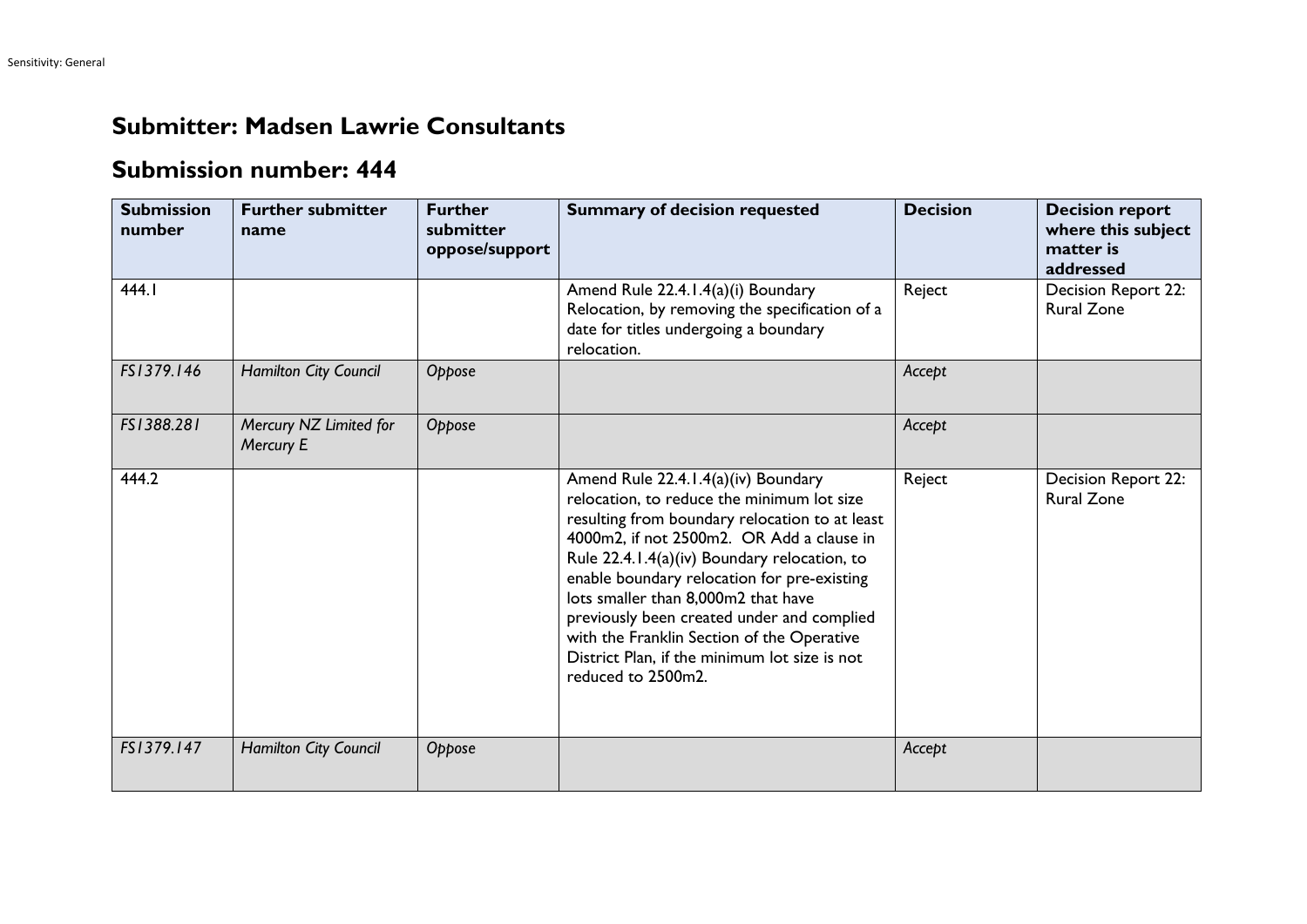| <b>Submission</b><br>number | <b>Further submitter</b><br>name    | <b>Further</b><br>submitter<br>oppose/support | <b>Summary of decision requested</b>                                                                                                                                                                                        | <b>Decision</b> | <b>Decision report</b><br>where this subject<br>matter is<br>addressed |
|-----------------------------|-------------------------------------|-----------------------------------------------|-----------------------------------------------------------------------------------------------------------------------------------------------------------------------------------------------------------------------------|-----------------|------------------------------------------------------------------------|
| FS1388.282                  | Mercury NZ Limited for<br>Mercury E | Oppose                                        |                                                                                                                                                                                                                             | Accept          |                                                                        |
| 444.3                       |                                     |                                               | Retain the indicated areas to be legally<br>protected and the resultant maximum<br>number of new records of title in Rule<br>22.4.1.6(a)(i) Conservation lot subdivision.                                                   | Reject          | Decision Report 22:<br><b>Rural Zone</b>                               |
| 444.4                       |                                     |                                               | Add clarification and further description of<br>the term 'contiguous area' in the context of<br>Rule 22.4.1.6(a)(i) Conservation lot<br>subdivision.                                                                        | Reject          | Decision Report 22:<br><b>Rural Zone</b>                               |
| 444.5                       |                                     |                                               | Add the following to Rule 22.4.1.1 PR3<br>(c) Prohibited subdivision: (c) A transferable<br>title subdivision in the former Franklin<br>District on a parent Certificate of Title that<br>existed prior to 6 December 1997. | Reject          | <b>Decision Report 22:</b><br><b>Rural Zone</b>                        |
| FS1308.44                   | The Surveying Company               | Oppose                                        |                                                                                                                                                                                                                             | Accept          |                                                                        |
| FS1388.283                  | Mercury NZ Limited for<br>Mercury E | Oppose                                        |                                                                                                                                                                                                                             | Accept          |                                                                        |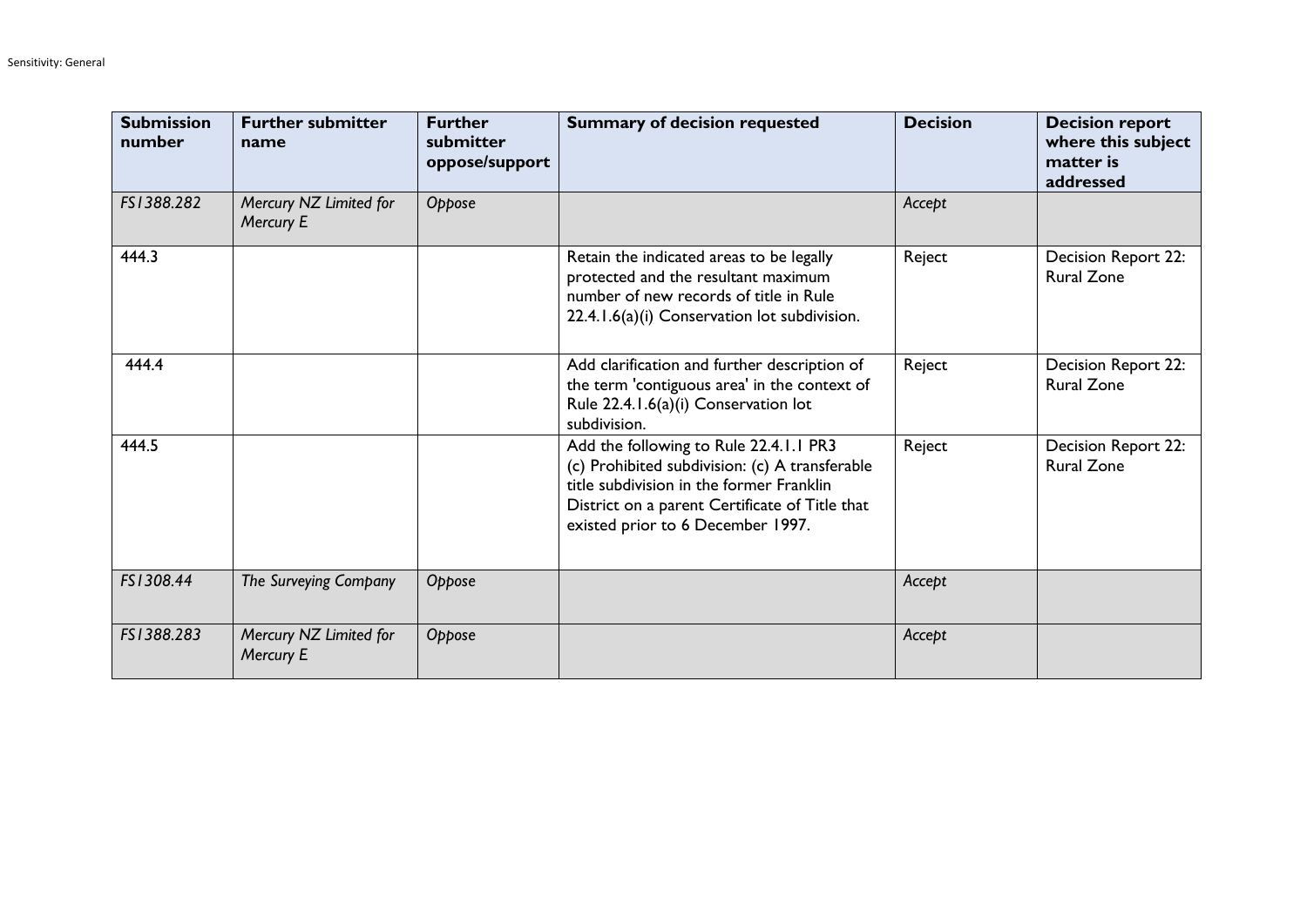| <b>Submission</b><br>number | <b>Further submitter</b><br>name    | <b>Further</b><br>submitter<br>oppose/support | <b>Summary of decision requested</b>                                                                                                                                                                                       | <b>Decision</b> | <b>Decision report</b><br>where this subject<br>matter is<br>addressed |
|-----------------------------|-------------------------------------|-----------------------------------------------|----------------------------------------------------------------------------------------------------------------------------------------------------------------------------------------------------------------------------|-----------------|------------------------------------------------------------------------|
| 444.6                       |                                     |                                               | Amend Rule 22.4.1.2(a)(i) General<br>subdivision, to replace the issue of title date<br>from 6 December 1997 with the operative<br>date of the Proposed District Plan, if not for<br>all titles, then for Franklin titles. | Reject          | Decision Report 22:<br><b>Rural Zone</b>                               |
| FS1379.148                  | <b>Hamilton City Council</b>        | Oppose                                        |                                                                                                                                                                                                                            | Accept          |                                                                        |
| FS1388.284                  | Mercury NZ Limited for<br>Mercury E | Oppose                                        |                                                                                                                                                                                                                            | Accept          |                                                                        |
| 444.7                       |                                     |                                               | Retain the minimum size for subdivision<br>entitlement at 20ha in Rule 22.4.1.2(a)(ii)<br>General Subdivision, as proposed.                                                                                                | Accept in Part  | <b>Decision Report 22:</b><br><b>Rural Zone</b>                        |
| FS1379.149                  | <b>Hamilton City Council</b>        | Oppose                                        |                                                                                                                                                                                                                            | Accept in Part  |                                                                        |
| FS1388.285                  | Mercury NZ Limited for<br>Mercury E | Oppose                                        |                                                                                                                                                                                                                            | Accept in Part  |                                                                        |
| 444.8                       |                                     |                                               | Amend Rule 22.4.1.2(a)(iii) General<br>subdivision, as follows: The proposed<br>subdivision must create no more than one<br>additional lot, excluding an access, for every<br>compliant parent certificate of title.       | Accept in Part  | Decision Report 22:<br><b>Rural Zone</b>                               |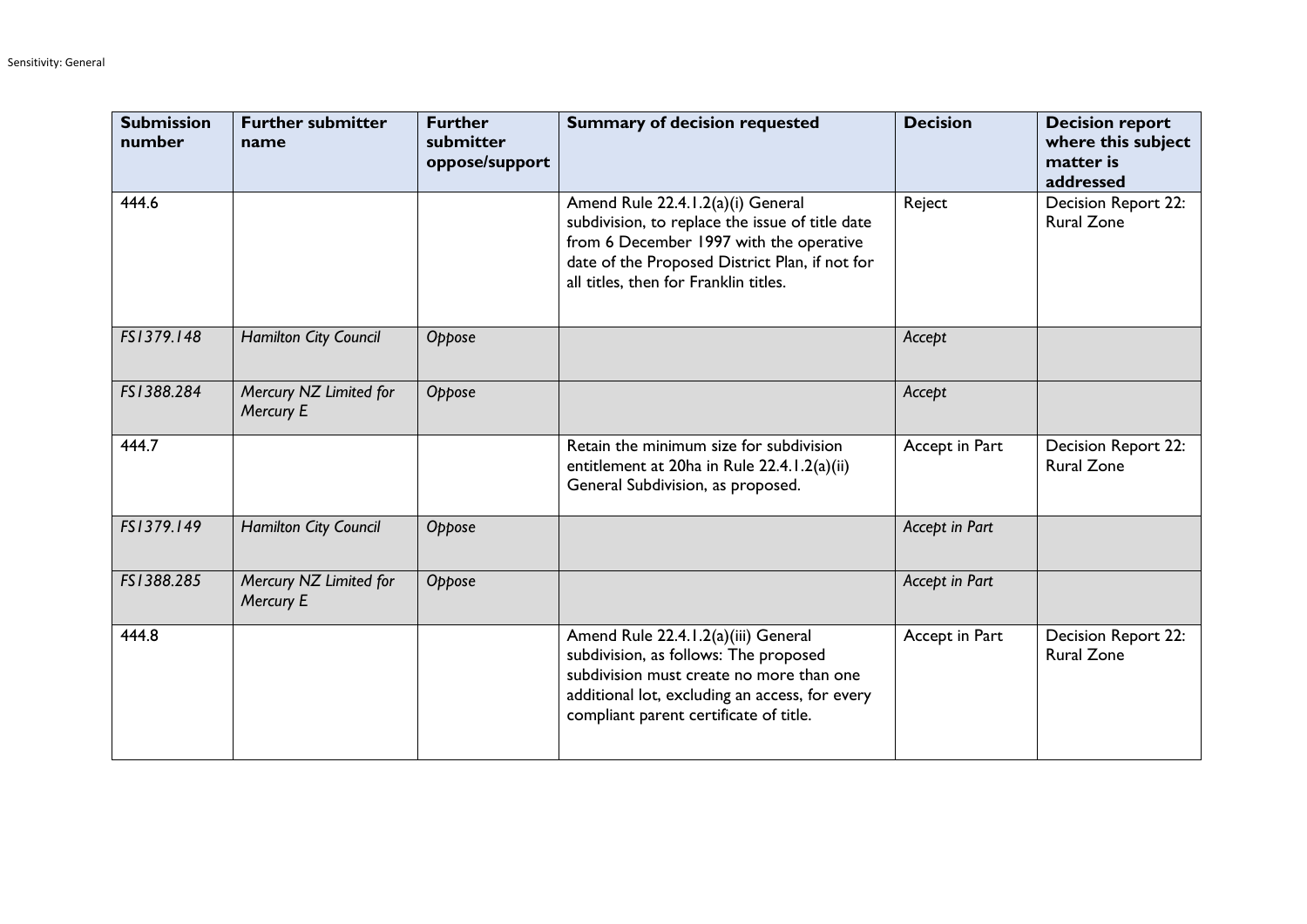| <b>Submission</b><br>number | <b>Further submitter</b><br>name    | <b>Further</b><br>submitter<br>oppose/support | <b>Summary of decision requested</b>                                                                                                                                                                            | <b>Decision</b> | <b>Decision report</b><br>where this subject<br>matter is<br>addressed |
|-----------------------------|-------------------------------------|-----------------------------------------------|-----------------------------------------------------------------------------------------------------------------------------------------------------------------------------------------------------------------|-----------------|------------------------------------------------------------------------|
| FS1388.286                  | Mercury NZ Limited for<br>Mercury E | Oppose                                        |                                                                                                                                                                                                                 | Accept in Part  |                                                                        |
| 444.9                       |                                     |                                               | Amend Rule 22.4.1.2(a)(iv) General<br>subdivision to reduce the minimum lot size to<br>4,000m2.                                                                                                                 | Reject          | Decision Report 22:<br><b>Rural Zone</b>                               |
| FS1388.287                  | Mercury NZ Limited for<br>Mercury E | Oppose                                        |                                                                                                                                                                                                                 | Accept          |                                                                        |
| 444.10                      |                                     |                                               | Amend the minimum lot size in Rule<br>22.4.1.6(a)(vi) Conservation lot subdivision<br>from 8,000m2 to 2,500m2 or 4,000m2.                                                                                       | Reject          | <b>Decision Report 22:</b><br><b>Rural Zone</b>                        |
| 444.11                      |                                     |                                               | Amend Rule 22.4.1.6(a)(vii) Conservation lot<br>subdivision to increase the maximum lot size<br>for proposed lots (excluding the balance lot)<br>to more than 1.6ha.                                            | Reject          | <b>Decision Report 22:</b><br><b>Rural Zone</b>                        |
| 444.12                      |                                     |                                               | Amend Rule 22.4.1.2(a)(i) General<br>subdivision, to note or refer exceptions to<br>this rule (i.e. those that are classified as a<br>Prohibited subdivision) as is the case in the<br>Operative District Plan. | Reject          | Decision Report 22:<br><b>Rural Zone</b>                               |
| FS1388.288                  | Mercury NZ Limited for<br>Mercury E | Oppose                                        |                                                                                                                                                                                                                 | Accept          |                                                                        |